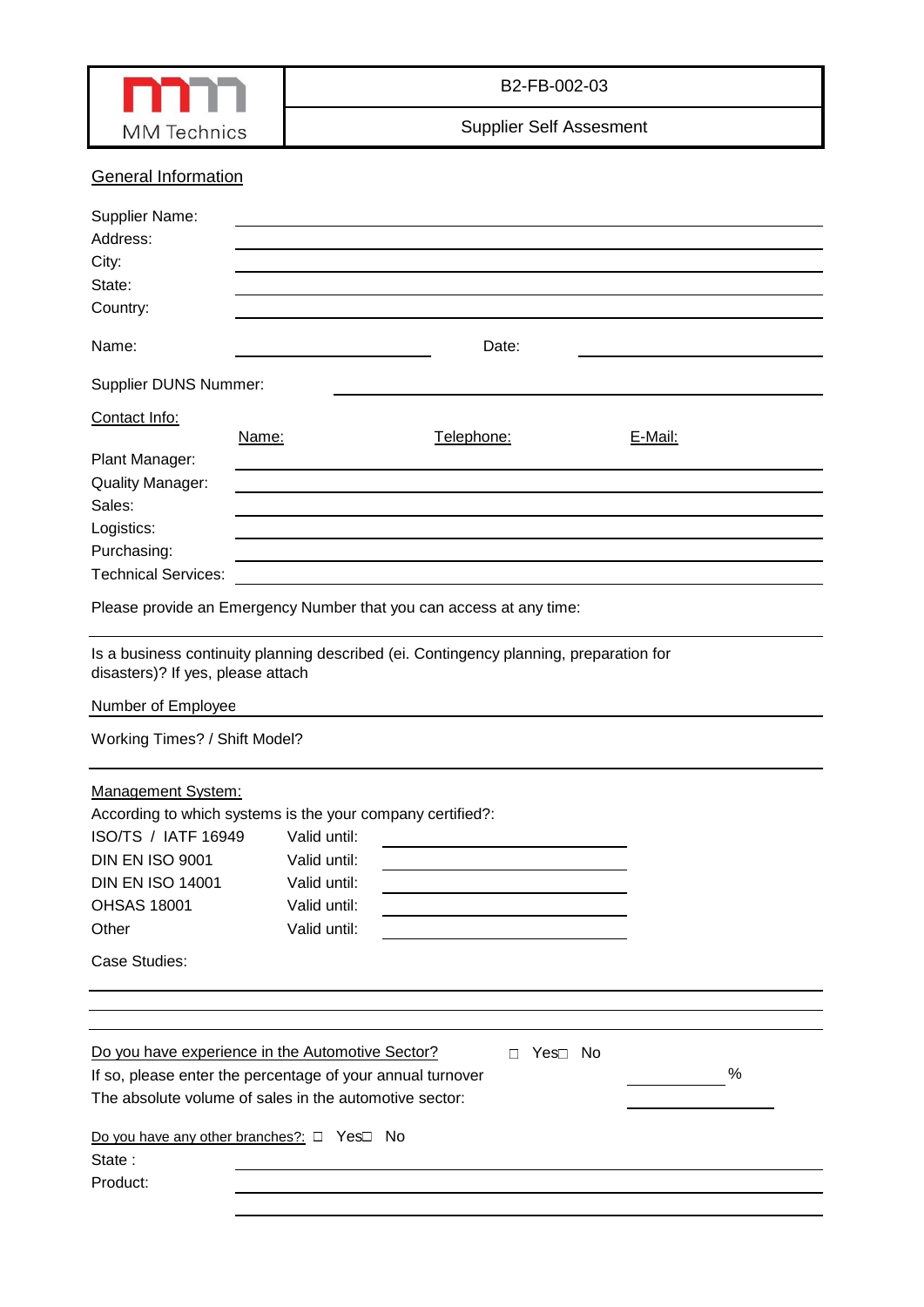|                                                                                                   | B2-FB-002-03                                                                                                                                          |  |  |  |  |  |  |  |  |  |
|---------------------------------------------------------------------------------------------------|-------------------------------------------------------------------------------------------------------------------------------------------------------|--|--|--|--|--|--|--|--|--|
| <b>MM</b> Technics                                                                                | <b>Supplier Self Assesment</b>                                                                                                                        |  |  |  |  |  |  |  |  |  |
| series supplier                                                                                   |                                                                                                                                                       |  |  |  |  |  |  |  |  |  |
| <b>Insurance</b><br><b>Product Liability</b><br>Car Recall Insurance                              | Have you completed a product liability and car recall insurance?<br>Total Coverage in \$:<br>Total Coverage in \$:                                    |  |  |  |  |  |  |  |  |  |
| Is a computer-aided production system in place?<br>Comment:                                       | $\Box$ Yes, which one? $\Box$ No                                                                                                                      |  |  |  |  |  |  |  |  |  |
| Do you have a maintenance system in place?<br>$\Box$ Yes<br>Comment:                              | $\Box$ No                                                                                                                                             |  |  |  |  |  |  |  |  |  |
| Is your company using a computer-aided QM system?<br>$\Box$ Yes<br>Comment:                       | $\square$ No                                                                                                                                          |  |  |  |  |  |  |  |  |  |
| Can you make checks for all manufacturing steps?<br>$\Box$ Yes<br>Comment:                        | No<br>п                                                                                                                                               |  |  |  |  |  |  |  |  |  |
| Do you have a Measuring Machine/CMM?<br>$\square$ No<br>Specify the maximum measure (x-y-z) in mm | 2D CNC<br>2D manual<br>$\Box$<br>П<br>3D manual<br>3D CNC<br>$\Box$<br>$\Box$                                                                         |  |  |  |  |  |  |  |  |  |
| Comment:                                                                                          | Do you have your own laboratory or is your external laboratory certified?<br>(e.g. for material tests, corrosion tests, welding strength tests, etc.) |  |  |  |  |  |  |  |  |  |
|                                                                                                   |                                                                                                                                                       |  |  |  |  |  |  |  |  |  |
| Do you participate in IMDS?<br>∩ Yes<br>Comment (Please specify IMDS ID Number):                  | $\sqcap$ No                                                                                                                                           |  |  |  |  |  |  |  |  |  |
| PPM- Key Figures                                                                                  | Please enter the PPM key figures for the previous fiscal year:                                                                                        |  |  |  |  |  |  |  |  |  |
| internal:                                                                                         | external:                                                                                                                                             |  |  |  |  |  |  |  |  |  |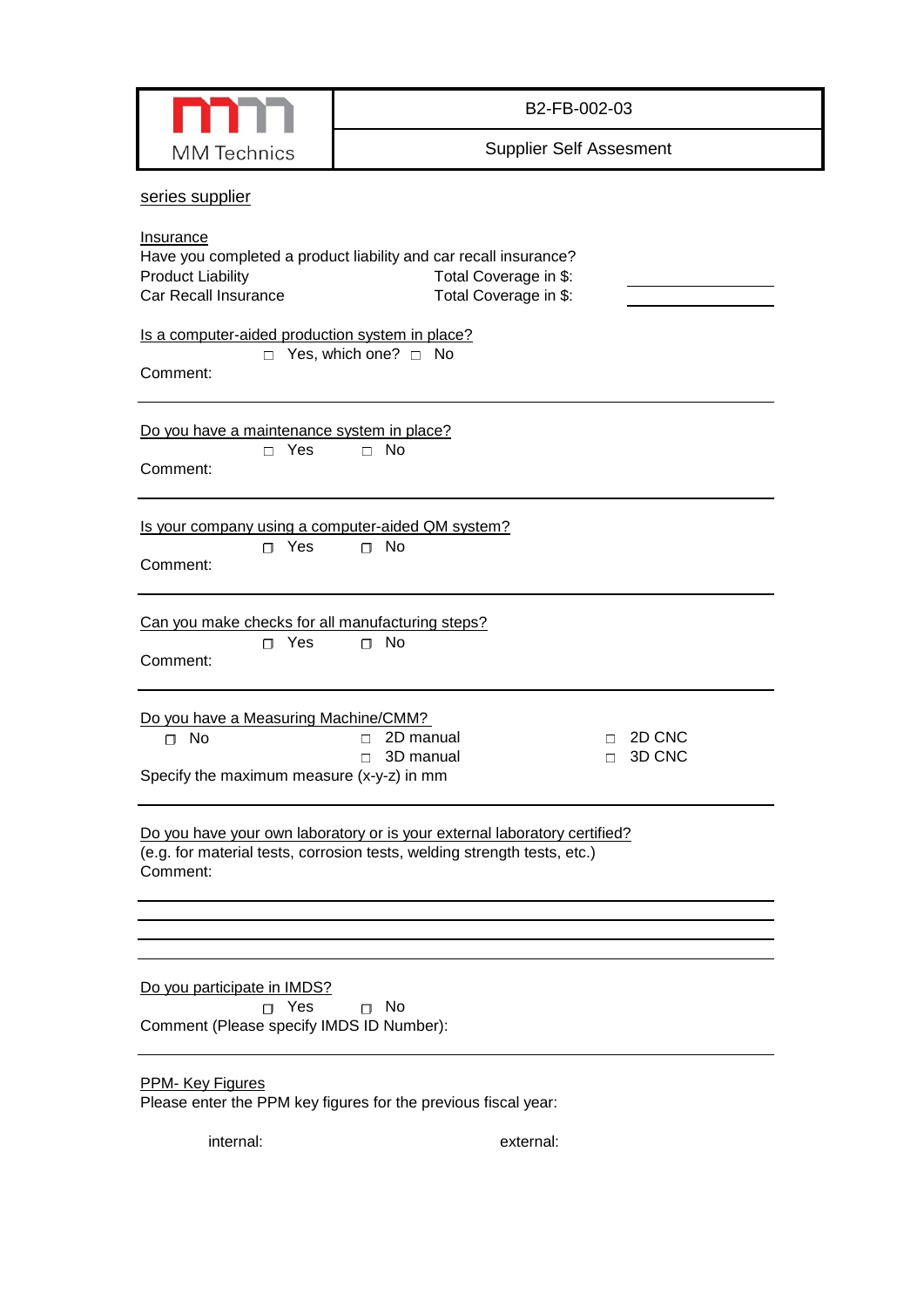

B2-FB-002-03

Supplier Self Assesment

logistics questions

| Remote Data Transmission                                                  |  |                            |  |  |  |  |             |  |  |  |
|---------------------------------------------------------------------------|--|----------------------------|--|--|--|--|-------------|--|--|--|
| Are you able to receive/send delivery calls via data remote transmission? |  |                            |  |  |  |  |             |  |  |  |
| EDIFACT                                                                   |  | $\Box$ Receive $\Box$ Send |  |  |  |  | ⊟ No        |  |  |  |
| VDA                                                                       |  | □ Receive □ Send           |  |  |  |  | $\sqcap$ No |  |  |  |
| Other                                                                     |  | □ Receive □ Send           |  |  |  |  | $\sqcap$ No |  |  |  |
| *If other, please format specification:                                   |  |                            |  |  |  |  |             |  |  |  |
|                                                                           |  |                            |  |  |  |  |             |  |  |  |
|                                                                           |  |                            |  |  |  |  |             |  |  |  |

## Are you able to Receive/Send delivery note via data remote transmission/shipping notifications?

| <b>EDIFACT</b>                          |  | $\Box$ Receive $\Box$ Send |  |  |  | ∩ No |  |
|-----------------------------------------|--|----------------------------|--|--|--|------|--|
| <b>VDA</b>                              |  | □ Receive □ Send           |  |  |  | ⊓ No |  |
| Other                                   |  | □ Receive □ Send           |  |  |  | ∩ No |  |
| *If other, please format specification: |  |                            |  |  |  |      |  |

### Are you able to create the following documents according to VDA Standards?

| Product tag acc. VDA Norm 4902                      | $\Box$ Yes | ⊓ No |
|-----------------------------------------------------|------------|------|
| Shipping document acc. VDA Norm 4912                | ∩ Yes      | ⊓ No |
| Delivery note and transport data acc. VDA Norm 4913 | ∩ Yes      | ⊓ No |
| Waybill acc. VDA Norm 4922                          | $\Box$ Yes | ⊟ No |